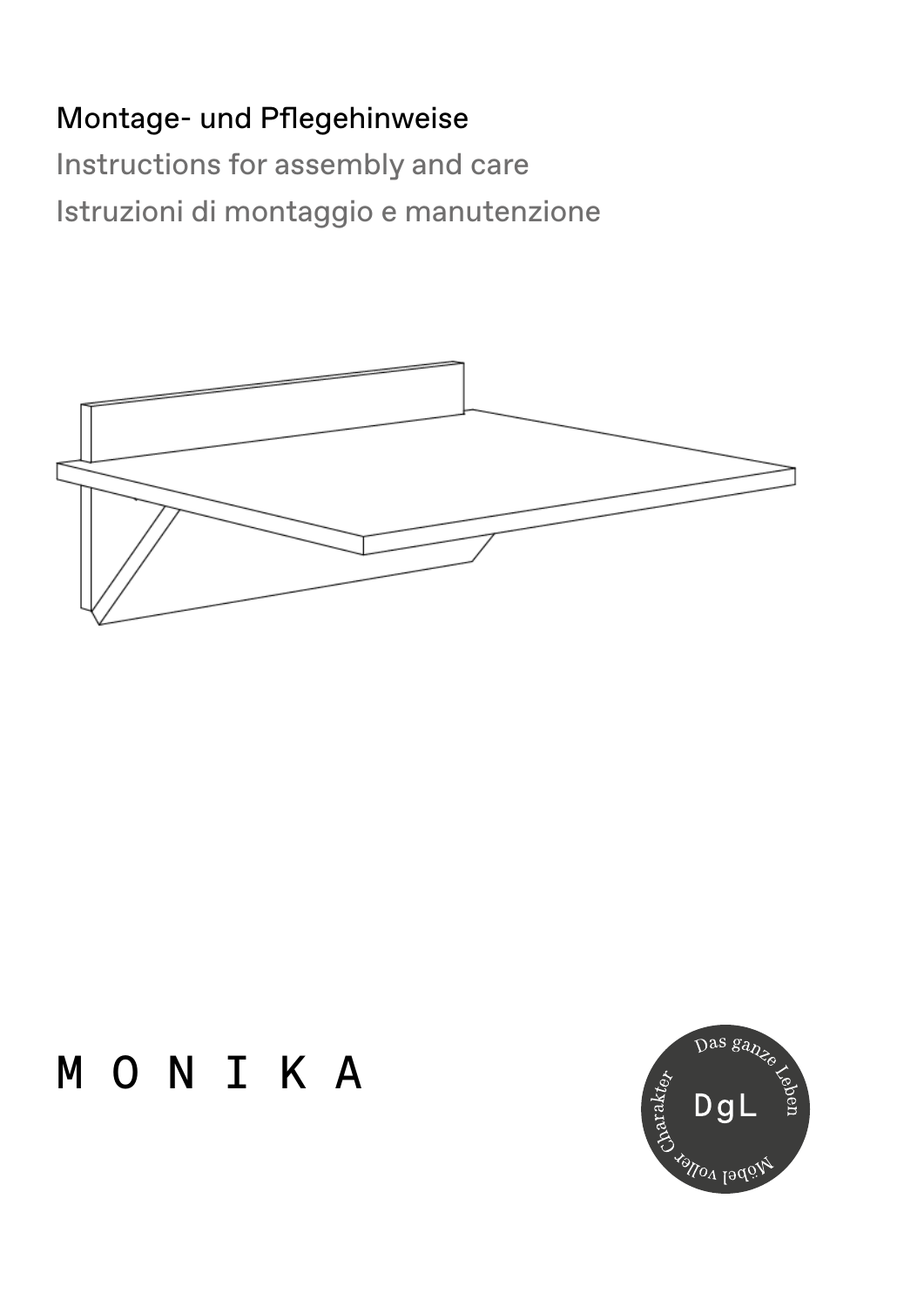# Montageanleitung Assembly instructions Istruzione di montaggio

ல∝

o ed c

### Zum Aufbau Ihrer MONIKA benötigen Sie:

To build your MONIKA you will need: Per montare il vostro tavolino MONIKA avete bisogno di:

### Wasserwage

- Kreuz Schraubenzieher oder Akkuschrauber mit Kreuz-Einsatz
- Für die Bohrungen in der Wand: Schlagbohrmaschine mit 8mm Bohrer entsprechend der Wandbeschaffenheit
- **•** Level
- Screwdriver or cordless drill with cross bit
- To drill into the wall: Hammer drill with 8mm drill bit, compatible with wall texture



una livella

- un avvitatore a croce o avvitatore a batteria con inserto a croce
- per i fori nel muro: un trapano a percussione con punta da 8 mm secondo le caratteristiche del muro

Hinweis: Ihre MONIKA muss an der Wand befestigt werden. Die Wand sollte stabil und kompakt sein. Bitte verwenden Sie Dübel entsprechend der Wandbeschaffenheit z.B. Ziegel, Beton, etc. Für Montagen an Rigipswänden sprechen Sie uns an. Wir erklären Ihnen gerne, wie Sie hier am besten vorgehen können.

Note: Your MONIKA must be mounted on the wall. The wall should be stable and solid. Please select wall anchors that are compatible with the wall texture, e.g. for brick, for concrete, etc. If you want to mount MONIKA on sheetrock walls, please contact us. We would be happy to guide you on how to proceed.

Nota: il vostro tavolino MONIKA deve essere fissato al muro. Il muro deve essere stabile e compatto. Utilizzate i tasselli in base alla struttura del muro, ad esempio mattoni, cemento, ecc. Per il montaggio su pareti in cartongesso, contattateci. Saremo lieti di spiegarvi come meglio procedere in questo caso.

### Folgendes Montagematerial ist in Ihrer Lieferung enthalten:

The following materials are included in your order:

Il seguente materiale di montaggio è incluso nella vostra consegna:

- Klapptisch MONIKA
- Dübel und Schrauben (8mm)
- MONIKA folding table
- Wall anchors and screws (8 mm)
- il tavolino pieghevole MONIKA
- tasselli e viti (8mm)



Positionieren Sie MONIKA wie abgebildet in der gewünschten Höhe<br>an der Wand. Achten Sie dabei auf eine korrekte Ausrichtung. Mit<br>einer Wasserwaage stellen Sie sicher, dass MONIKA waagerecht an-<br>gebracht ist. an der Wand. Achten Sie dabei auf eine korrekte Ausrichtung. Mit einer Wasserwaage stellen Sie sicher, dass MONIKA waagerecht angebracht ist.

> Position MONIKA on the wall at the desired height as illustrated. Make sure that it is correctly oriented. Use a level to make sure that MONIKA is level.

Posizionate MONIKA sulla parete all'altezza desiderata come raffigurato. Assicuratevi che l'allineamento sia corretto. Usate una livella per assicurarvi che MONIKA sia nella giusta posizione.

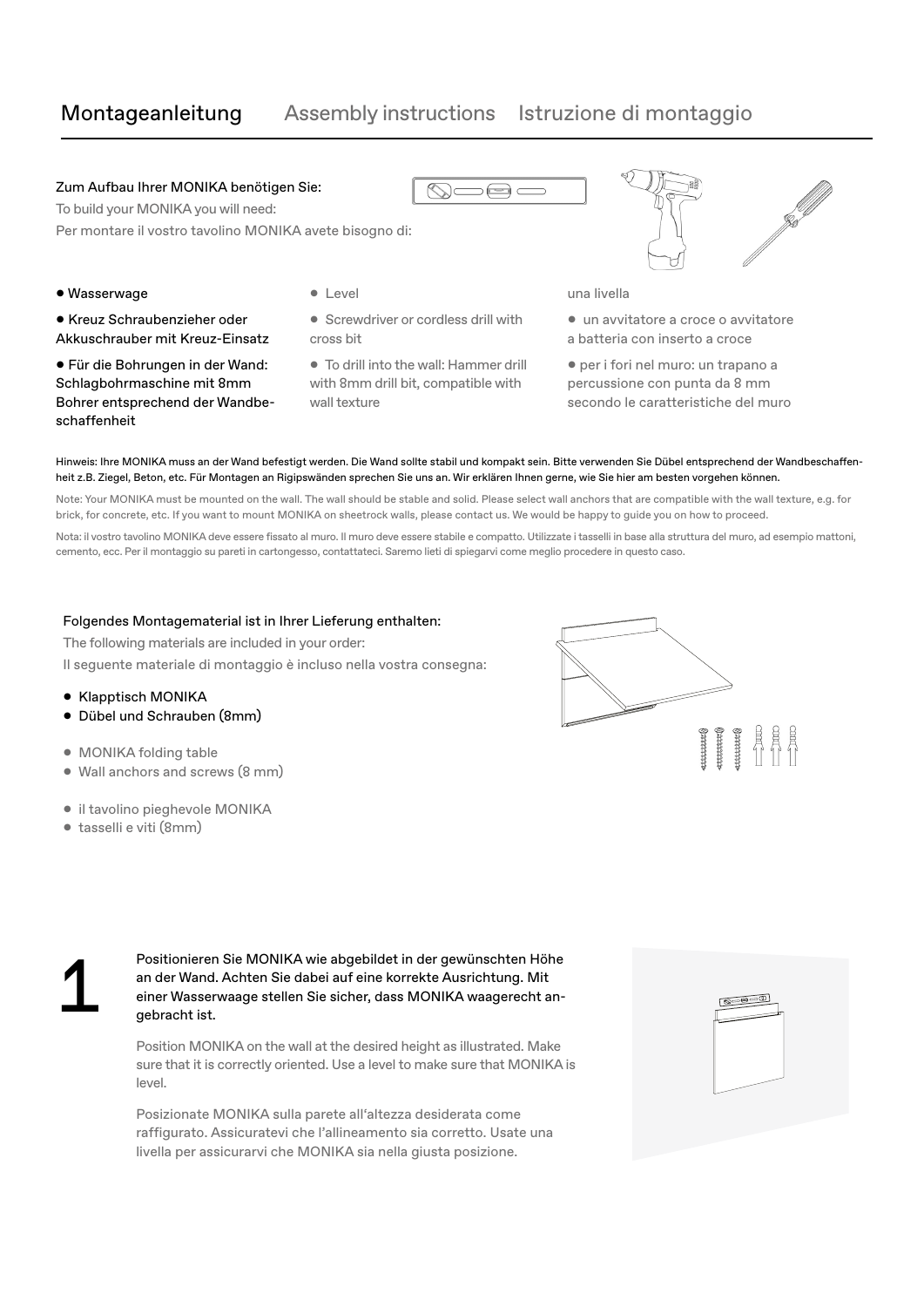Klappen Sie die Tischfläche hoch, um die vorgebohrten<br>Schraubenlöcher zu erreichen. Nutzen Sie nun die mitge<br>ferten Schrauben oder einen anderen spitzen Gegensta<br>um die Bohrlöcher an der Wand zu markieren. Entferner Schraubenlöcher zu erreichen. Nutzen Sie nun die mitgelieferten Schrauben oder einen anderen spitzen Gegenstand, um die Bohrlöcher an der Wand zu markieren. Entfernen Sie MONIKA von der Wand und bohren Sie anschließend mit einem 8mm Bohraufsatz Löcher an den zuvor markierten Stellen. Platzieren Sie nun die 8mm Dübel in jedes der Löcher.

> Lift the tabletop to access the pre-drilled screw holes. Now use the screws supplied or another pointed object to mark where you want to drill the holes on the wall. Remove MONI-KA from the wall and then drill holes at the pre-marked spots using an 8mm drill bit. Then insert the 8mm wall anchors into each of the holes.

Sollevate il piano del tavolo per raggiungere i fori per le viti preforati. Per contrassegnare i fori sulla parete, utilizzate le viti in dotazione o un altro oggetto appuntito. Togliete MONIKA dalla parete e poi forate nei punti precedentemente contrassegnati con una punta da 8 mm. Ora posizionate i tasselli da 8 mm in ciascuno dei fori.

Befestigen Sie MONIKA mit Hilfe der mitgelieferten<br>Schrauben an der Wand. Ziehen Sie die Schrauben an,<br>bis Sie einen leichten Widerstand spüren. Wenn Sie<br>die Schrauben zu fest anziehen, können sich die Dübel Schrauben an der Wand. Ziehen Sie die Schrauben an, bis Sie einen leichten Widerstand spüren. Wenn Sie lockern oder lösen.

> Attach MONIKA to the wall using the supplied screws. Tighten the screws until you feel a slight resistance. If you tighten the screws too much, the wall anchors may loosen or detach.

Fissate MONIKA alla parete con le viti in dotazione. Stringete le viti fino a quando non si sente una leggera resistenza. Se si stringono troppo le viti, i tasselli possono allentarsi o staccarsi.

Fertig! Mit einem simplen Klappmechanismus können Sie nun MONIKA zum Tisch aufklappen.<br>Done! With the help of the simple folding mechanism, you can now turn MONIKA into a table.<br>Ecco fatto! Con un semplice meccanismo piegh Done! With the help of the simple folding mechanism, you can now turn MONIKA into a table.

Ecco fatto! Con un semplice meccanismo pieghevole potete aprire il tavolino MONIKA.





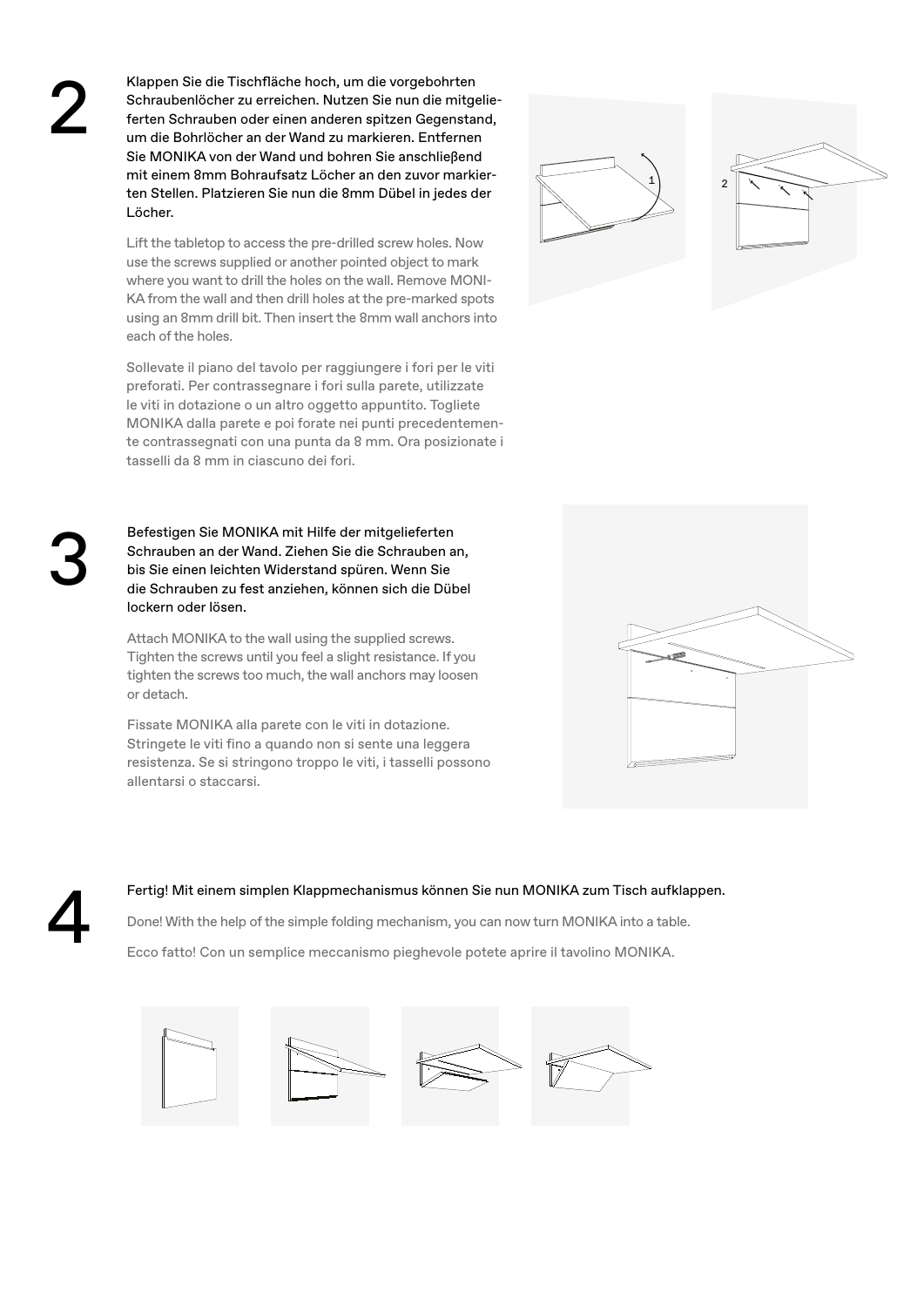### Die Möbel von Das ganze Leben beruhen auf einer einfachen Grundhaltung: Konzentration auf das Wesentliche – Nutzung und Gebrauch. Zeitlos und doch immer ganz nah am Puls der Zeit. Möbel voller Charakter.

All of Das ganze Leben's furniture is designed with our basic philosophy in mind: concentration on the essentials, with a focus on utility. Timeless yet modern. Furniture full of character.

I mobili di Das ganze Leben seguono un semplice atteggiamento di base: concentrazione sull'essenziale con particolare attenzione al loro utilizzo. Senza tempo eppure al passo con i tempi. Mobili pieni di carattere.

### MONIKA

MONIKA ist ein minimalistischer Klapptisch mit Wandmontage, der sich flexibel an alle Situationen anpasst. Ideal für kleine oder unterschiedlich genutzte Räume.

MONIKA is a simple wall-mounted folding table that can be flexibly adapted to all situations. Ideal for smaller or multi-purpose spaces.

MONIKA è un semplice tavolino pieghevole con fissaggio a parete, che si adatta in modo flessibile a tutte le necessità. Ideale per vani piccoli o stanze usate per vari scopi.

# Pflegehinweise (Birkensperrholz)

Langlebigkeit ist ein unverkennbares Merkmal unserer Produkte. Um diese bestmöglich gewährleisten zu können, beachten Sie bitte die folgenden Pflegehinweise:

- Es sollten keine fettigen, nassen, warmen oder kalten Gegenstände direkt auf der Holzoberfläche abgestellt werden, da diese Spuren hinterlassen, die nicht entfernt werden können.
- Für die Reinigung von lackierten Oberflächen können handelsübliche Reinigungsmittel (ohne scheuernde Bestandteile) genutzt werden. Die Oberfläche sollte anschließend nachgetrocknet werden, um Wasserschäden zu verhindern.

 Naturgeölte Möbel bringen die natürliche Holzfarbe und Maserung zur Geltung, was das haptische Empfinden der Holztextur erhöht. Sie sind allerdings wesentlich empfindlicher und anfälliger für Schmutz, Wasser und Chemikalien. Für die Reinigung von naturgeölten Möbeln empfehlen wir deshalb, die Oberfläche mit einem fusselfreien Tuch und Wasser oder neutralem Seifenwasser zu säubern. Das Tuch sollte dabei nur nebelfeucht zum Einsatz kommen. Seifenreste sollten anschließend mit einem trockenen Tuch entfernt werden.

 Bei sehr starker Verschmutzung kann die Oberfläche abgeschliffen und neu geölt werden. Hartnäckige Flecken (z.B. Wein, Kaffee) müssen unverzüglich abgewischt und die Oberfläche getrocknet werden. Anderenfalls ziehen Sie tief in das Holz ein und sind dadurch nur schwer zu beseitigen.

 Achtung: UV-Strahlung kann zu Farbveränderungen am Holz führen. Natürliche Farb- und Texturunterschiede sind normal und sprechen für die Qualität des Naturmaterials. Sie verleihen dem Material und somit auch den Möbeln Charakter. Durch das handwerkliche Produktionsverfahren können leichte, nicht vermeidbare Kratzer auf der Oberfläche vorhanden sein. Beim Aufbau der Möbel wird eine abschließende Qualitätskontrolle durch unsere Mitarbeiter durchgeführt.

 Wir weisen darauf hin, dass sich Birkensperrholzplatten in der Form minimal verändern können, wenn diese unterschiedlichen Temperaturen oder Feuchtigkeit ausgesetzt sind. Das ist natürlich, denn Holz nimmt Feuchtigkeit auf, und gibt diese bei trockenem Raumklima wieder ab.

Ist Ihre MONIKA eine Sonderanfertigung mit abweichendem Material? Scannen Sie den QR Code, um weitere, spezifische Pflegehinweise zu lesen.

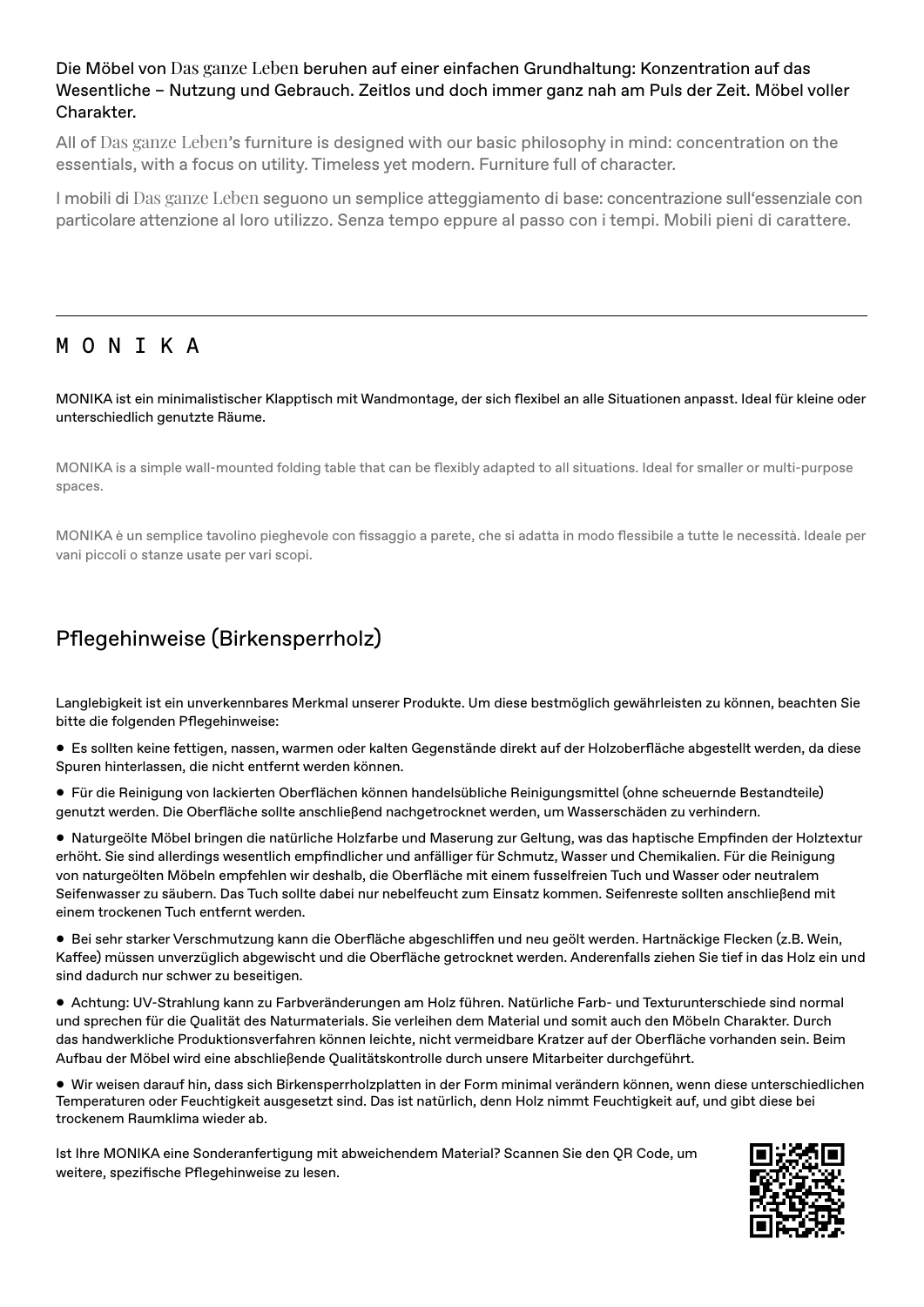# Care instructions (birch plywood)

Durability is a key feature of all of our products. To keep your product in the best possible condition, please consider the following care instructions:

- Do not place any greasy, wet, warm or cold objects directly on the wooden surface, as they can leave permanent marks.
- Commercially available cleaning products (without abrasive ingredients) can be used to clean varnished surfaces. The surface should be dried after cleaning to prevent water damage.

 Naturally oiled furniture brings out the natural wood colour and grain, which increases the tactile sensation of the wood texture. However, they are much more sensitive and susceptible to dirt, water and chemicals. When cleaning naturally oiled furniture, we recommend cleaning the surface with a lint-free cloth and water or mild soapy water. The cloth should only be used when damp. Remove soap residue with a dry cloth.

 In case of severe stains or surface damage, the surface can be sanded and re-oiled. Stubborn spills (e.g. wine, coffee) must be wiped off and dried immediately. Otherwise, they will soak deep into the wood and will be very difficult to remove.

 Be aware that UV rays can lead to variations in the colour. The natural color and texture differences are normal and speak for the quality of the natural material. They give character to the material and the furniture. Slight, unavoidable scratches on the surface of the material may arise during production. When assembling the furniture, a final quality control is carried out by our staff.

We would like to mention that birch plywood panels can change their

shape minimally when exposed to different temperatures or humidity. This is natural, because wood absorbs moisture and releases it in a dry indoor climate.

Is your MONIKA a custom design with different material? Scan this QR code to get more specific care instructions.



## Istruzioni di manutenzione (pannelli in compensato di betulla)

La longevità è una caratteristica inconfondibile dei nostri prodotti. Per poterla garantire nel miglior modo possibile, si prega di osservare le seguenti istruzioni di manutenzione:

- Non collocare oggetti grassi, bagnati, caldi o freddi direttamente sulla superficie del legno, poiché lasciano tracce che non possono essere rimosse.
- Per pulire le superfici verniciate si possono utilizzare i detergenti disponibili in commercio (senza componenti abrasivi). La superficie dovrebbe poi essere risciacquata per evitare danni causati dall'acqua.

 I mobili naturalmente oliati esaltano il colore naturale e la venatura del legno, che aumenta la sensazione tattile della struttura del legno. Tuttavia, sono molto più sensibili allo sporco, all'acqua e alle sostanze chimiche. Quando si puliscono mobili oliati naturalmente, si consiglia quindi di pulire la superficie con un panno privo di lanugine e acqua o acqua e sapone neutro. Il panno deve essere usato solo quando è umido. Rimuovere i residui di sapone con un panno asciutto.

 Se la superficie è molto sporca, può essere carteggiata e oliata nuovamente. Le macchie ostinate (p.es. vino, caffè) devono essere immediatamente rimosse. Altrimenti penetreranno in profondità nel legno e saranno difficili da rimuovere.

 Attenzione: le radiazioni UV possono causare cambiamenti di colore. Le differenze naturali di colore e consistenza sono normali e parlano a favore della qualità del materiale naturale. Danno carattere al materiale e quindi all'arredamento. A causa del processo di produzione artigianale, sulla superficie possono essere presenti lievi e inevitabili graffi. Quando i mobili vengono assemblati, i nostri dipendenti effettuano un controllo di qualità finale.

 Vorremmo sottolineare che i pannelli di compensato di betulla possono cambiare la loro forma in modo minimo se sono esposti a temperature o umidità diverse. Questo è naturale, poiché il legno assorbe l'umidità e la rilascia nuovamente quando il clima della stanza è secco.

Il vostro tavolino MONIKA è un prodotto personalizzato con un materiale diverso? Scansionate il codice QR per leggere istruzioni specifiche per la manutenzione.

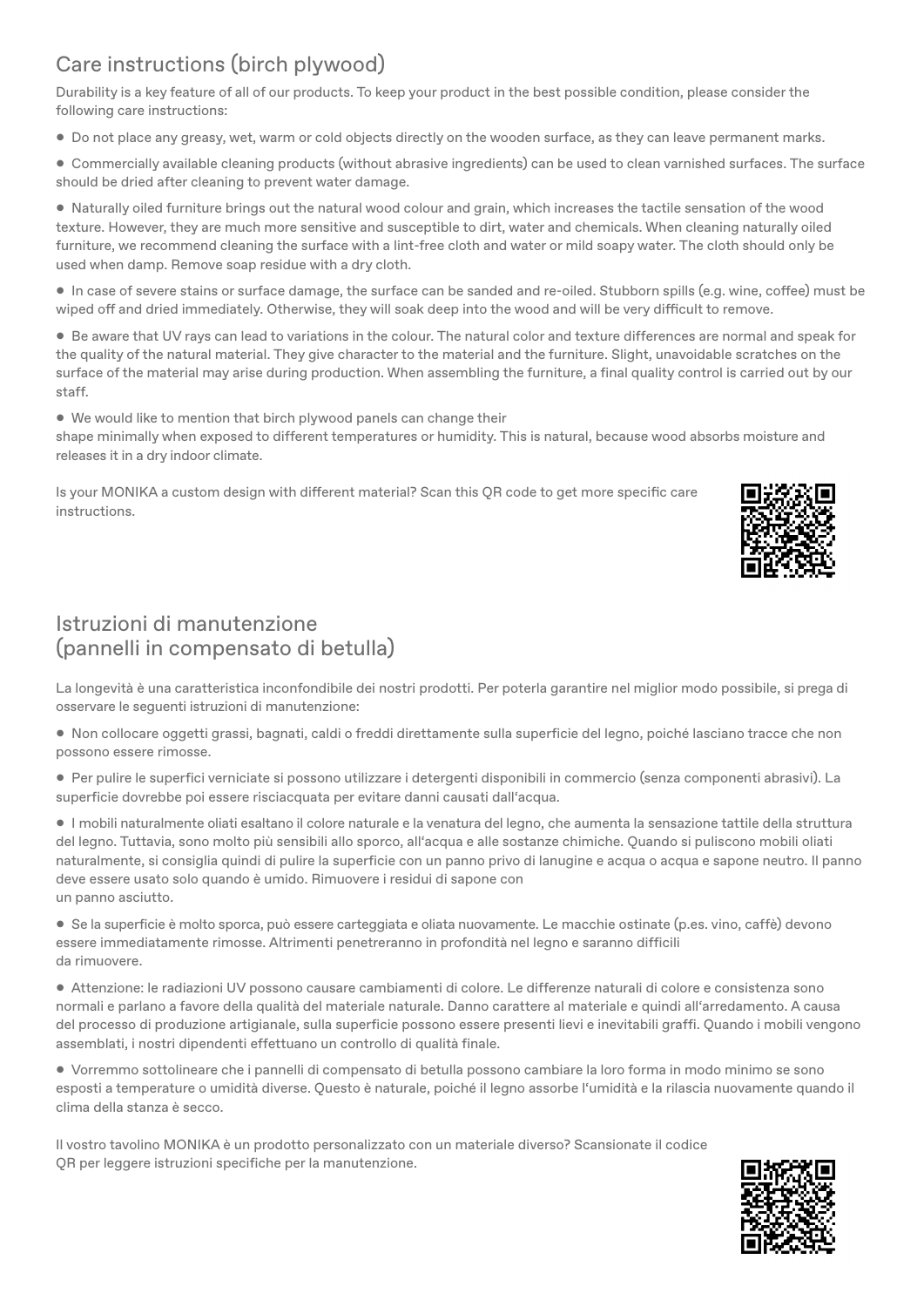### Den Minimalismus findet man nur in unserem Design – nicht bei unserem Service.

Minimalism can be found in our design – not in our service.

Il minimalismo si trova solo nel nostro design – non nel nostro servizio.

Vielen Dank, dass Sie sich für ein Produkt von Das ganze Leben entschieden haben! Wir produzieren Möbel, die unsere Kunden tagtäglich und für den Rest Ihres Lebens begeistern sollen. Möbel, die die Zeit überdauern und sich an Ihr Leben anpassen. Sollte es trotz größter Sorgfalt einmal ein Problem mit Ihren Möbeln geben oder Sie Fragen zu Ihrem oder weiteren unserer Produkte haben, dann kontaktieren Sie gerne unsere Service Hotline.

Thank you for choosing a product from Das ganze Leben! We produce furniture that should delight our customers daily and for the rest of their lives. Adaptable furniture that will stand the test of time. If, despite the utmost care, there is ever a problem with your furniture or if you have any questions about any of our products, please to do not hesitate to contact our service hotline.

Grazie per aver scelto un prodotto di Das ganze Leben! Produciamo mobili che dovrebbero ispirare i nostri clienti ogni giorno e per il resto della loro vita. Mobili che resisteranno alla prova del tempo e si adatteranno alla vostra vita. In caso di problemi con i vostri mobili, nonostante la massima attenzione, o se avete domande sul vostro o su qualsiasi altro nostro prodotto, non esitate a contattare la nostra hotline di assistenza.

Service-Hotline 0039 0474 771510

Service hotline 0039 0474 771510 Hotline di assistenza 0039 0474 771510

Servicezeiten Montag bis Freitag 9:30 – 12:30 15:00 – 19:00

Service hours Monday to Friday 9:30 – 12:30 15:00 – 19:00

Orari di servizio Lunedì a venerdì 9:30 – 12:30 15:00 – 19:00

Ihr Das ganze Leben Team. Your Das ganze Leben team. Il vostro team di Das ganze Leben.